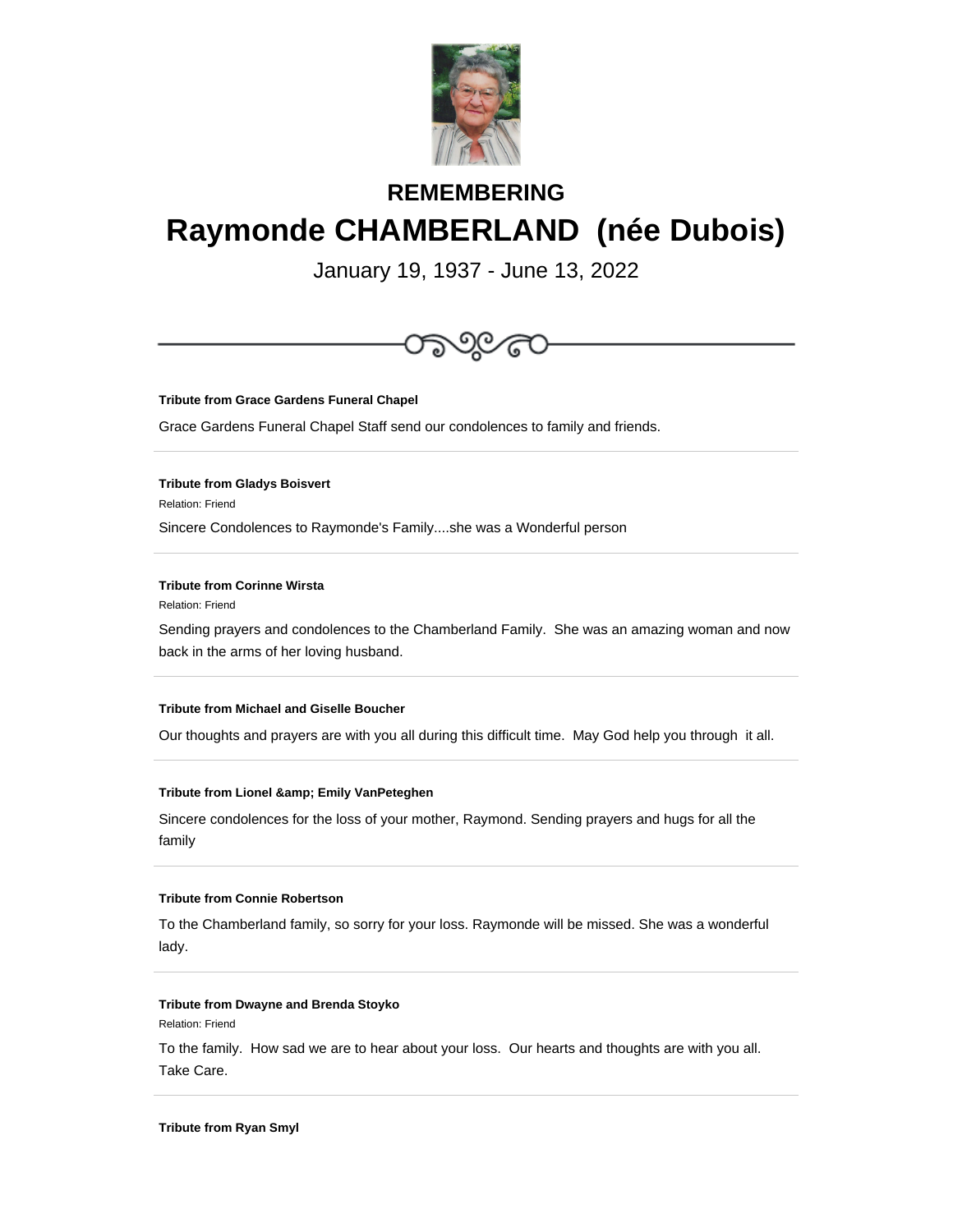#### Relation: Family

My great aunty always astonished me. I wouldn't see her for such long stretches. No matter what phase of life I was in from a little brat with my Meme to a hippy to a lost soul and everything in between I will always remember walking into CO-OP cafeteria or A&W and she would always give me the biggest smile and hug. Your in heaven with the love of your life Uncle Johnny and will be missed by all those you touched. Thank you Aunty for always recognizing me it always made me feel special. Sending the entire family our love and prayers from Dana, Ryan, Corwyn, Quinn and Piper.

#### **Tribute from Lorette/Glenn Andersen**

Relation: Friend of the children

So sorry to hear about your lose, you are all in our hearts and prayers!

#### **Tribute from Gerry and Louise Kievits**

Our thoughts and prayers go out to all the families. So sorry for your loss.

## **Tribute from Stefane Harmatiuk**

Relation: Friend and coworker of Cecile

Cecile , I am so very sorry for your loss. Your mom was a beautiful person inside and out. She was also one of the best nurses as she was so caring and attentive. She is and will be missed by many as she gave so much of herself to others. I send you hugs and strength and I also send my sincere condolences to the entire family

## **Tribute from Leslie Cote**

Relation: Friend of the kids

Very sorry to hear of your mothers passing. Our thoughts and prayers are with the Chamberland family.

## **Tribute from Marlene Malachowski**

Relation: Co-worker of Ceciles

Cecile,Bernard and families. Condolences to all of you. Treasure all the memories

#### **Tribute from AI & amp; Sharon Poirier**

Relation: Co worker

Our condolences to Raymonde's family. We will miss her. Love & prayers.

## **Tribute from Annette Yopyk**

Relation: Coworker

My thoughts and prayers are with Raymonde's family.

May she Rest In Peace

**Tribute from Laurent & amp; Audrey Faucher** Relation: Friend.